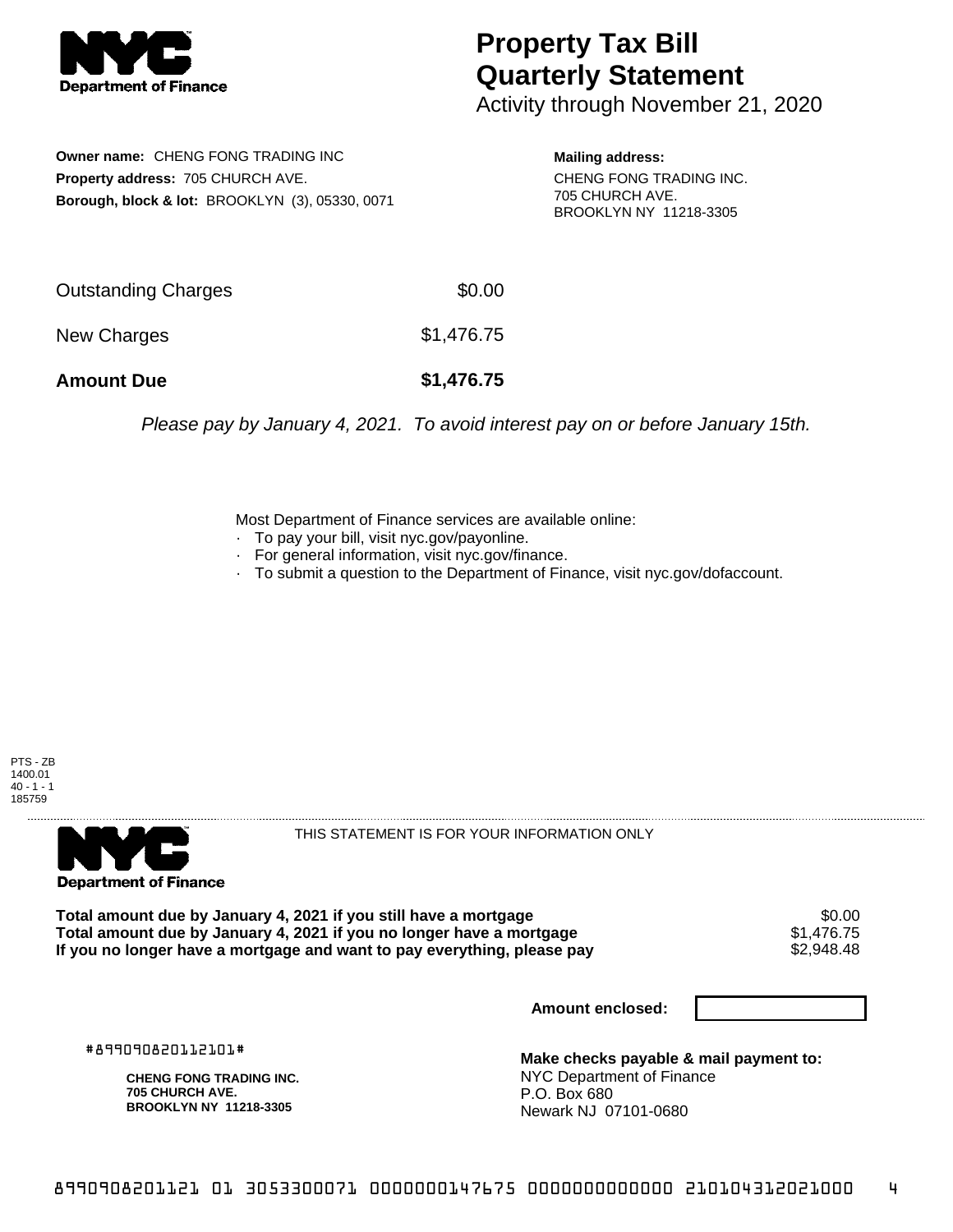

| <b>Billing Summary</b>                                                     | <b>Activity Date Due Date</b> |                     | Amount       |
|----------------------------------------------------------------------------|-------------------------------|---------------------|--------------|
| Outstanding charges including interest and payments                        |                               |                     | \$0.00       |
| Finance-Property Tax                                                       |                               | 01/01/2021          | \$1,493.97   |
| Adopted Tax Rate                                                           |                               |                     | $$-17.22$    |
| <b>Total amount due</b>                                                    |                               |                     | \$1,476.75   |
| <b>Tax Year Charges Remaining</b>                                          | <b>Activity Date</b>          | <b>Due Date</b>     | Amount       |
| Finance-Property Tax                                                       |                               | 04/01/2021          | \$1,493.97   |
| <b>Adopted Tax Rate</b>                                                    |                               |                     | $$-17.22$    |
| Total tax year charges remaining                                           |                               |                     | \$1,476.75   |
| If you pay everything you owe by January 4, 2021, you would save:          |                               |                     | \$5.02       |
| How We Calculated Your Property Tax For July 1, 2020 Through June 30, 2021 |                               |                     |              |
|                                                                            |                               | Overall             |              |
| Tax class 1 - Small Home, Less Than 4 Families                             |                               | <b>Tax Rate</b>     |              |
| Original tax rate billed                                                   |                               | 21.1670%            |              |
| New Tax rate                                                               |                               | 21.0450%            |              |
| Estimated Market Value \$1,072,000                                         |                               |                     |              |
|                                                                            |                               |                     | <b>Taxes</b> |
| <b>Billable Assessed Value</b>                                             |                               | \$28,232            |              |
| <b>Taxable Value</b>                                                       |                               | \$28,232 x 21.0450% |              |
| <b>Tax Before Abatements and STAR</b>                                      |                               | \$5,941.44          | \$5,941.44   |
| Annual property tax                                                        |                               |                     | \$5,941.44   |
| Original property tax billed in June 2020                                  |                               |                     | \$5,975.88   |
| <b>Change In Property Tax Bill Based On New Tax Rate</b>                   |                               |                     | $$ -34.44$   |

Please call 311 to speak to a representative to make a property tax payment by telephone.

For information about the interest rate charged on late payments, visit nyc.gov/taxbill.

## **Home banking payment instructions:**

- 1. **Log** into your bank or online bill pay website.
- 2. **Add** the new payee: NYC DOF Property Tax. Enter your account number, which is your boro, block and lot, as it appears here: 3-05330-0071 . You may also need to enter the address for the Department of Finance. The address is P.O. Box 680, Newark NJ 07101-0680.
- 3. **Schedule** your online payment using your checking or savings account.

## **Did Your Mailing Address Change?**

If so, please visit us at **nyc.gov/changemailingaddress** or call **311.**

When you provide a check as payment, you authorize us either to use information from your check to make a one-time electronic fund transfer from your account or to process the payment as a check transaction.